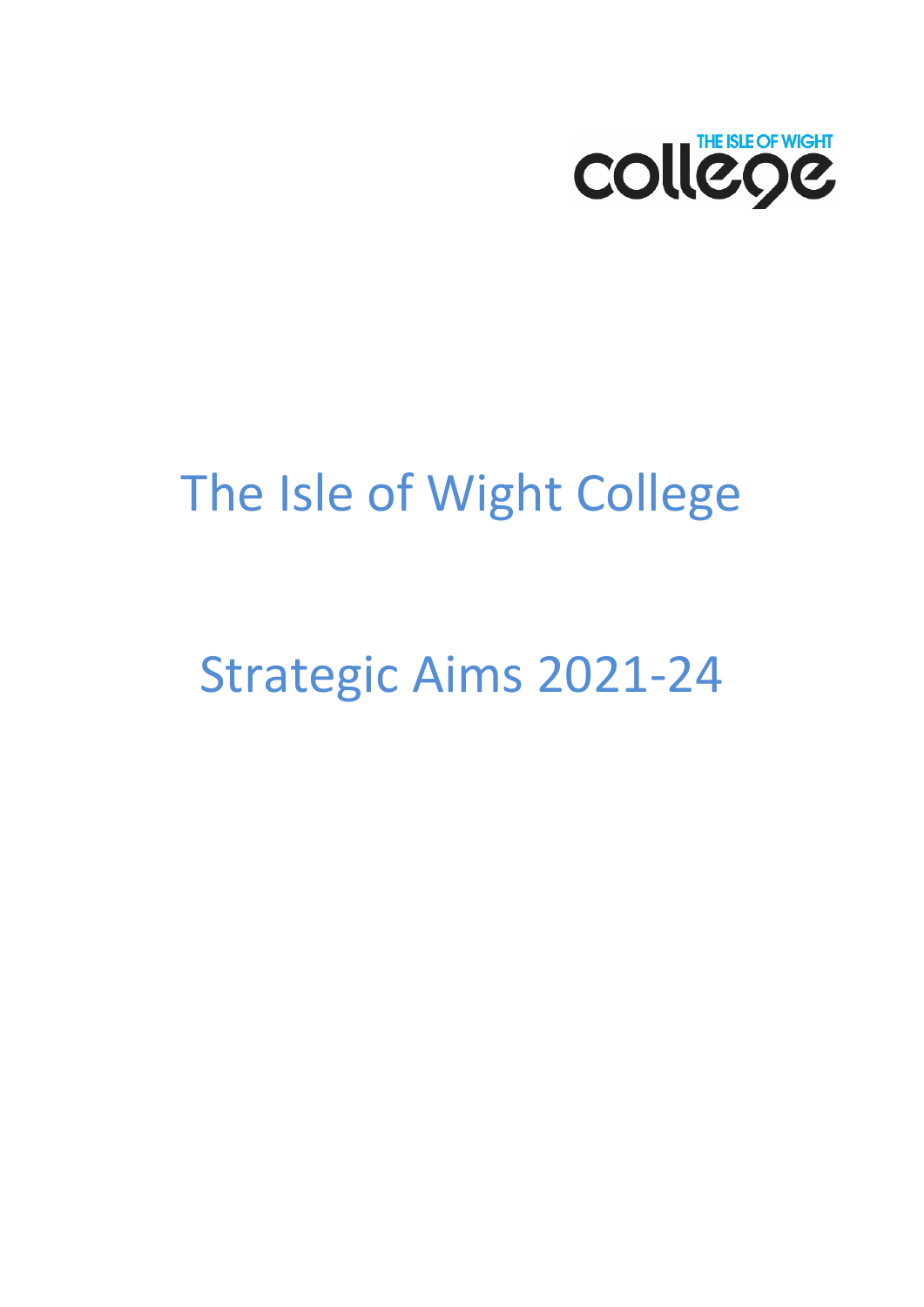#### **Introduction**

Welcome to the strategic plan for the Isle of Wight College. Having consulted widely, this plan sets out the college's priorities for the next three years. It includes details of how we will work towards these priorities, and how we will assess our progress using key performance indicators, where relevant, and annual self-assessment reports.

The college is a further education college, with its main site located in Newport the county town of the Isle of Wight and with a second site comprising of a Centre of Excellence for Composites, Advanced Manufacturing and Marine (CECAMM) in East Cowes. This centre, opened in September 2017, was funded by the Solent Local Enterprise Partnership and built in partnership with GKN. Recognising its role as the only provider of general further education on the island, the college offers a broad curriculum from foundation level to higher education, to meet the needs of employers and the local community.

In the national context the college is considered to be 'medium' size with approximately 1,500 students aged 16-19, 2,000 adults and just under 400 apprentices. The college employs just over 360 teaching and support staff in a variety of full and part-time roles.

There is a high proportion of young people with special educational needs and/or disabilities (SEND) on the island and the college provides comprehensive, high quality programmes for these students including those with the most complex needs, in new specialist facilities.

The college subcontracts provision to Platform One, a specialist music college, and UKSA, a maritime training charity, which are both based on the island. It also collaborates with Portsmouth in the Community to support the college's football curriculum. The college offers higher education programmes in partnership with the University of Portsmouth.

#### **National context**

2020 has been a year of unprecedented challenges following the coronavirus pandemic and ongoing negotiations to secure the UK's exit from the European Union. Colleges, like all organisations, have not been immune to these challenges, experiencing significant changes to their operations, the way that they work with students and having to plan for a new trading environment and the impact this will have on skills needs.

The national lockdowns in response to the pandemic impacted on the learning of a generation of young people. Interrupted teaching and changes to assessments mean that many young people will have gaps in their learning that colleges will need to take into consideration when planning teaching and learning activities. However, the lockdown periods also accelerated the college's use of digital learning, and the skills and knowledge that staff acquired during these periods will enable the college to continue to make learning more accessible and engaging for its students. The pandemic has also had a profound impact on business and the economy, with the island identified as one of the areas of the country most likely to be severely impacted. Many people face an uncertain future at work, with potential job losses and many people needing to retrain and move into new roles. The government has recognised this and responded with various financial support packages, including additional funding for colleges to support adults wishing to develop their skills in new areas.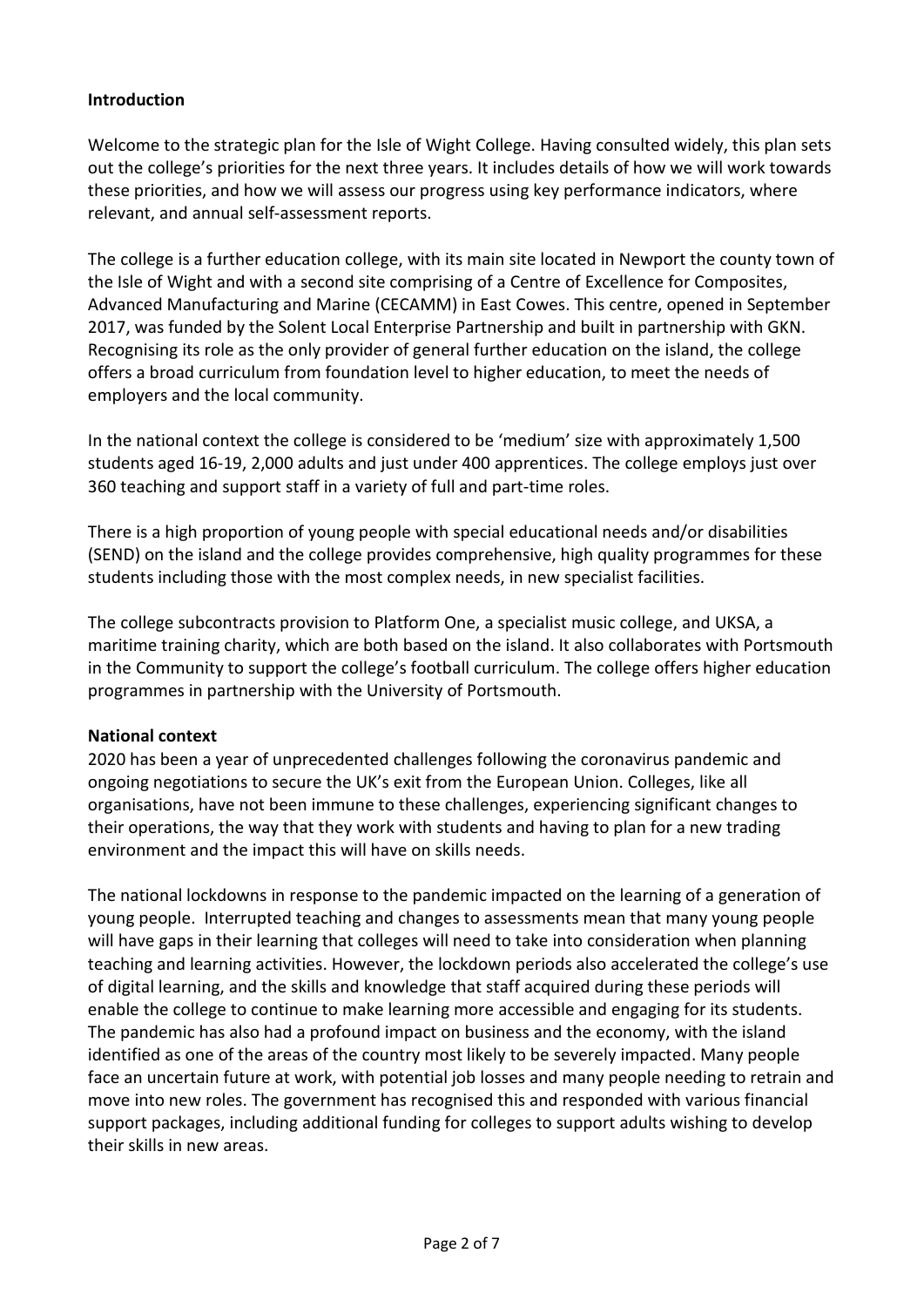There are promising signs that the Government increasingly recognises the significant role that further education can play in responding to the economic challenges presented by the coronavirus pandemic and Brexit. This is evident through more frequent references in government announcements to the contribution that colleges can make, increases in college core funding, investment in college estate, increasing focus on technical education at level 4 and 5 and the launch of T levels.

#### **Regional context**

The island lies in the south east of England, an area of relative prosperity and wealth, however the island includes areas of significant deprivation. Economic development in the region is supported by the Solent Learning and Enterprise Partnership (LEP), bringing together the public and private sectors.

The LEP has identified a number of priority strategic industry sectors (marine; aerospace and defence; advanced manufacturing and engineering; transport and logistics; low carbon and, the visitor economy), all of which are represented on the island. More recently the LEP has published a response to the coronavirus pandemic. The college's strategy and curriculum offer are informed by the work of the Solent LEP, regional and local labour market information and by working collaboratively with employers to establish local skills gaps.

#### **Local context**

#### **a) The island**

The island is largely rural with almost half classified as an Area of Outstanding Natural Beauty and in 2019 the island was awarded UNESCO Biosphere status. The total population of the island is 142,000 and the proportion of older people is higher than the national average and growing more quickly. 95%of the island population identify themselves as being white, British, 3% as non-white and the remainder being from other ethnic groups. A significant minority of the population, approximately 30%, consider themselves to have a disability. Many young people leave the island to gain employment, often not returning until their mid-forties, which contributes to skills shortages for employers.

#### **b) Economic / work force**

In 2019, 77% of the island's working age population were economically active, which is relatively low compared to the South East and the UK as a whole. This is largely attributed to the number of retired people and those who have long standing health issues.

Unemployment rates on the island are in line with those nationally. Between April 2019 and March 2020, 3.9% of the island population who were economically active were unemployed, the same as the national rate and marginally higher than the South East rate of 3.1%. However, there is a differential in the level of earnings, with island residents earning significantly less than those in the South East or the rest of Great Britain. The average gross weekly pay for full-time workers on the island is £477, compared to £613 in the South East and £586 in Great Britain overall. The cost of travel from the island to the mainland is a significant consideration in many people's decision to travel off the island to work and study.

The five largest employment sectors on the island are: health and social work (18%), wholesale and retail (16%), accommodation and food services (14%), manufacturing (10%)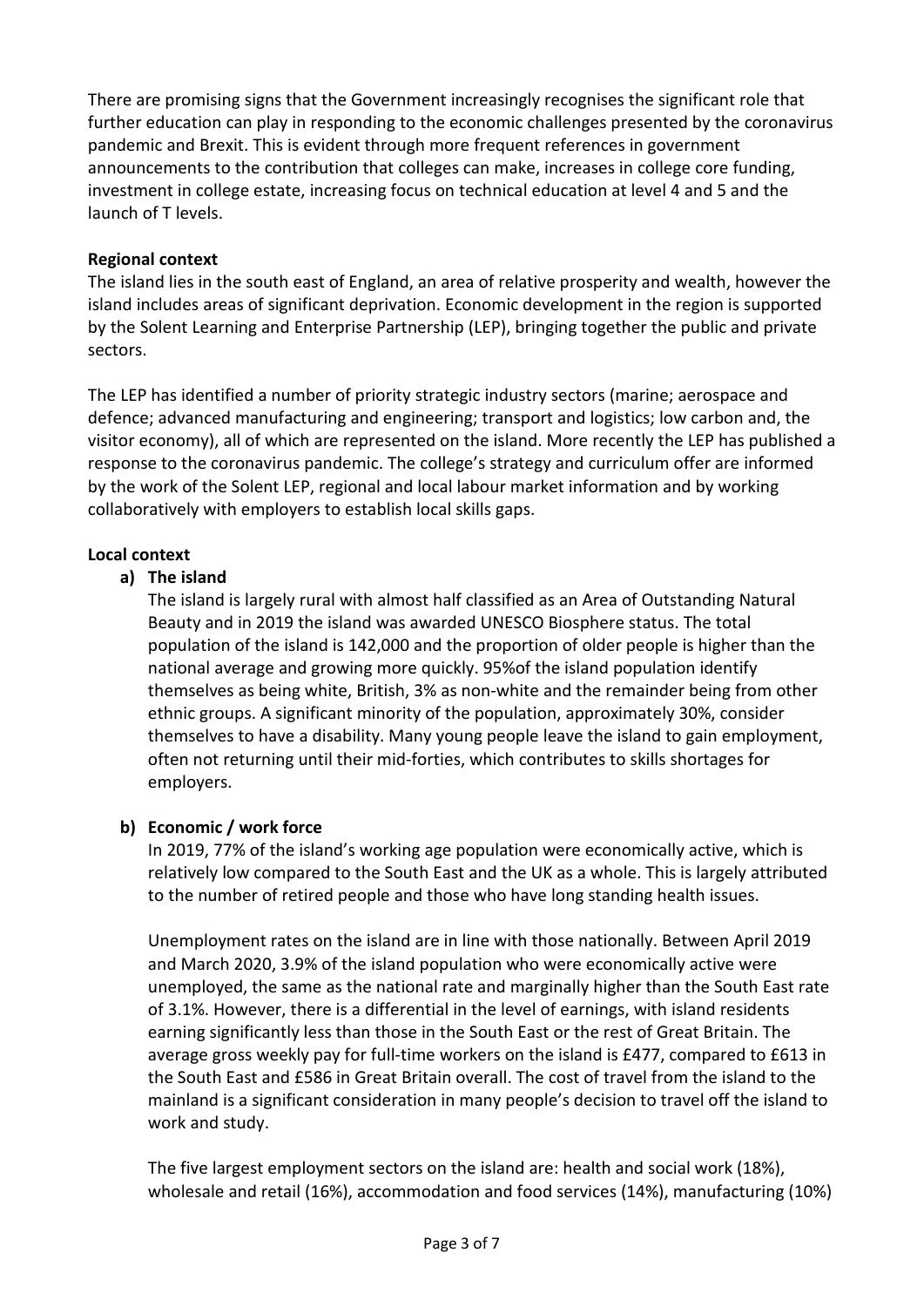and education (8%). Almost one in five of all residents of working age are self-employed. There is also a large seasonal labour force, both of which contribute to the significant proportion of residents who work part-time (38%). The island is a low wage, low value added economy, with a low Gross Value Added (GVA) compared to the South East and nationally.

#### **c) Education**

The proportion of young people securing 'good' passes in GCSE qualifications at age 16 is significantly lower than that of their peers in the South East of England and nationally. There are similar issues for those attempting A level qualifications. As a result, relatively few young people progress to higher level study at university. This picture is long standing and has led to the island having a low skill base, with the proportion of residents possessing higher level qualifications being significantly lower than that in the South East, as shown below:

- Level 4 and above: IW 32% (SE 43%)
- Level 3 and above: IW 54% (SE 62%)
- Level 2 and above: IW 76% (SE 79%)
- Level 1 and above: IW 91% (SE 89%)
- No qualifications: IW 5% (SE 6%)

(NB the above data relates to NVQ level or equivalent qualifications)

The school system on the island is based around a model of primary and secondary schools, similar to that found in most of England. Many of the secondary schools have sixth form provision. A unique feature of the island is the high number of young people who are electively home educated, in response to which the college works with the local authority to offer a range of part-time programmes. There are a number of private training providers, which offer apprenticeships and other programmes for young people and adults. Therefore, the market place for students post-sixteen is highly competitive.

In this context the college often recruits students with low prior attainment, especially in the core subjects of maths and English. The college has seen sustained expansion of its foundation learning offer at entry level and level 1. The college provides a range of programmes for adults to help address local skills shortages and enable them to progress into work, gain promotion or progress to further study.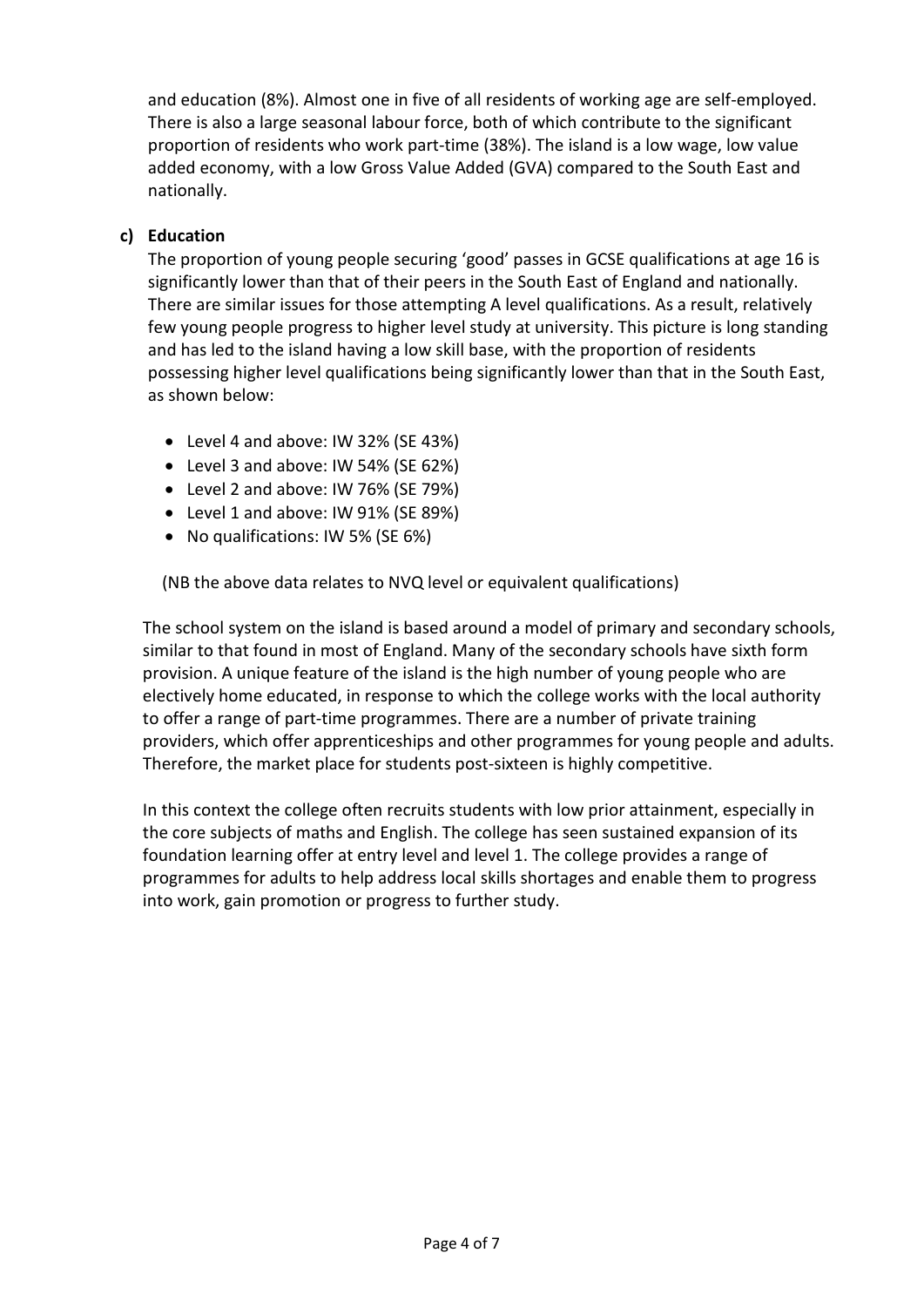## Mission

The mission of The Isle of Wight College is:

To deliver outstanding education and training driven by:

- Putting students first
- Working with employers
- Supporting our community

## Educational character

The college's educational character reflects its unique location and context. The college is the only general further education provider on the island. As a result, in order to meet the needs of its community, it is committed to offering programmes across the full range of the curriculum, from foundation to advanced level and, where demand exists, higher education programmes.

This character influences the college's approach in the following ways:

- 1. **We have high aspirations** for all our students and support and challenge each to learn, develop, progress and succeed
- 2. **We provide high quality teaching and learning** which delivers an inspiring, engaging and enjoyable learning experiences that will enable students to develop their knowledge and skills for employment and life
- 3. **We offer a wide range of programmes** designed to meet the education and training needs of the island community
- 4. **We work with employers** to understand their needs and ensure our programmes give students the skills and knowledge employers require
- 5. **We work in partnership and collaboration** to meet the education and training needs of the island
- 6. **We embrace equality and diversity** providing an inclusive and welcoming place to learn and work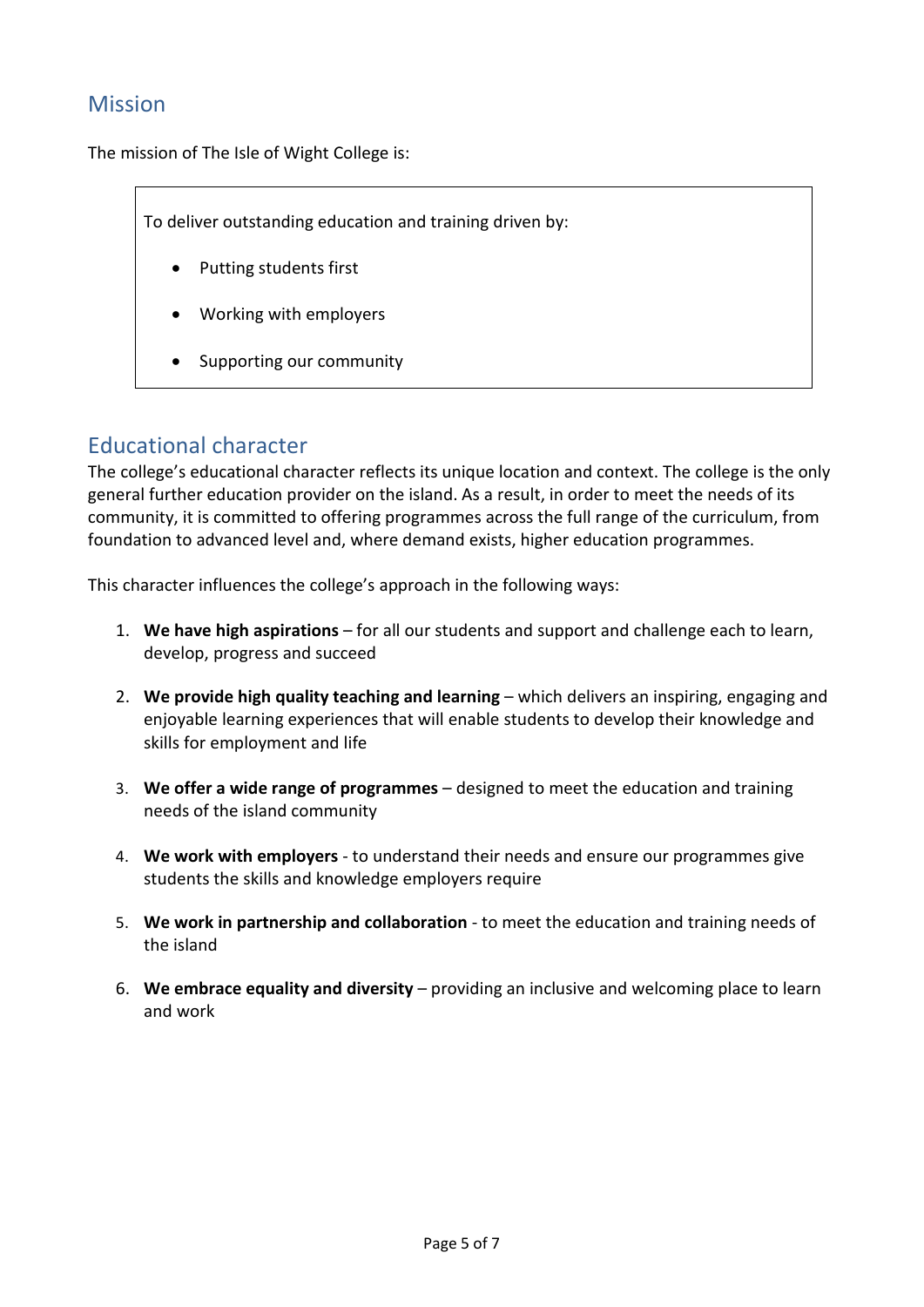## College values

The college values embrace the spirit of the Nolan Principles which govern standards in public life. The values are based on the collective views of staff and governors and inform how they do things.

- 1. **Leadership** displayed by everyone and characterised by honesty, impartiality, objectivity, and recognising the contribution of others
- **2. Learning** taking every opportunity to grow and develop
- 3. **Empowerment** supporting personal responsibility and accountability
- 4. **Diversity** being respectful, tolerant, inclusive and acting with integrity
- 5. **Innovation** encouraging creativity, enterprise, entrepreneurship and the use of technology
- 6. **Caring** promoting individual resilience and shared responsibility for each other's wellbeing.

These values help develop a culture characterised by dedication, commitment and motivation enabled through clear and effective communication.

### Strategic partners

The college works with a range of partners and stakeholders to deliver its strategy. A selection of these strategic partners are shown below.

#### **Franchise partners**





**Key partners**